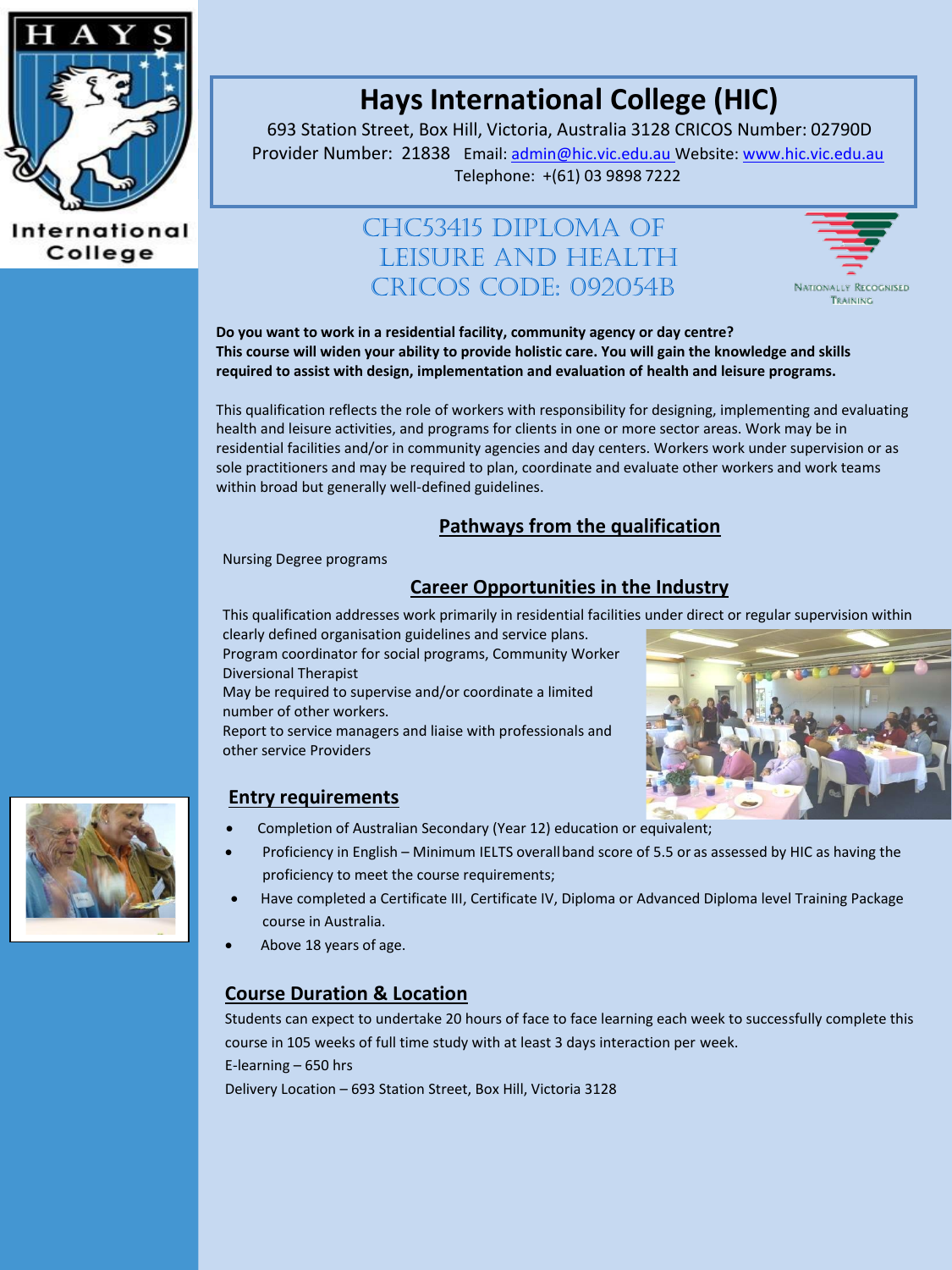# **Qualification rules**

To achieve a CHC53415 Diploma of Leisure and Health 22 units must be completed, consisting of 15 core units and 7 elective units

**CHC53415 Diploma of Leisure and health CRICOS CODE: 092054B**

| <b>Core Units</b>     |                                                                                                         |  |
|-----------------------|---------------------------------------------------------------------------------------------------------|--|
| CHCCOM003             | <b>Develop workplace communication strategies</b>                                                       |  |
| <b>CHCDIV001</b>      | <b>Work with diverse people</b>                                                                         |  |
| CHCLAH001             | Work effectively in the leisure and health industries                                                   |  |
| CHCLAH002             | <b>Contribute to leisure and health programming</b>                                                     |  |
| CHCLAH003             | Participate in the planning, implementation and<br>monitoring of individual leisure and health programs |  |
| CHCLAH004             | Participate in planning leisure and health programs for<br>clients with complex needs                   |  |
| CHCLAH005             | Incorporate lifespan development and sociological<br>concepts into leisure and health programming       |  |
| CHCLAH006             | Coordinate planning, implementation and monitoring of<br>leisure and health programs                    |  |
| CHCLAH008             | <b>Provide leisure education</b>                                                                        |  |
| CHCLAH009             | Apply concepts of human psychology to facilitate<br>involvement in leisure programs                     |  |
| CHCPOL003             | <b>Research and apply evidence to practice</b>                                                          |  |
| <b>CHCPRP003</b>      | Reflect on and improve own professional practice                                                        |  |
| <b>HLTAAP002</b>      | <b>Confirm physical health status</b>                                                                   |  |
| <b>HLTWHS003</b>      | <b>Maintain work health and safety</b>                                                                  |  |
| <b>BSBMGT522</b>      | Manage people performance                                                                               |  |
| <b>Elective Units</b> |                                                                                                         |  |
| CHCCCS020             | <b>Respond effectively to behaviours of concern</b>                                                     |  |
| SISCCRO001            | Plan and conduct recreation programs for older persons                                                  |  |
| <b>CHCDIS007</b>      | Facilitate the empowerment of people with disability                                                    |  |
| <b>CHCAGE003</b>      | <b>Coordinate services for older people</b>                                                             |  |
| <b>CHCAGE004</b>      | Implement interventions with older people at risk                                                       |  |
| BSBLDR414             | <b>Lead team effectiveness</b>                                                                          |  |
| HLTAID011             | <b>Provide first aid</b>                                                                                |  |

# **Work Based Training (WBT)**

240 hours of industry placement **must** be undertaken to successfully complete this course. A national police check will be required for work placement. HIC will organise WBT for students at no additional cost. HIC has agreement with the following providers:-

| <b>Facility Name</b>                                     | <b>Address</b>                                     |
|----------------------------------------------------------|----------------------------------------------------|
| <b>Embracia Moonee</b><br>Valley                         | 76-86 North Road, Avondale<br>Heights, VIC 3034    |
| <b>Greenway Gardens-</b><br>Menarock Life<br>Heathmont   | 27-29, The Greenway, Heathmont,<br><b>VIC 3135</b> |
| <b>Baptcare Hedley</b><br>Sutton                         | 19 Canterbury Road, Camberwell,<br><b>VIC 3124</b> |
| Estia Health Ardeer                                      | 30 North St, Ardeer VIC 3022                       |
| <b>Greenview Aged</b><br>Care                            | 33-37 Mitcham Rd, Donvale<br><b>VIC 3111</b>       |
| <b>Menarock Life Aged</b><br>Care- Camberwell<br>Gardens | 15 Cornell St Camberwell VIC 3124                  |

# **Assessment Methods**

The following assessment methods (but not limited to these) will be used: Direct Observation, Assignments, Project, Student Presentations, Case Study Practical Demonstrations, Written Assessments and Log Book.

#### **Modes of Delivery**

This program is delivered in a classroom based environment with access to a Practical aged care lab for practical components of the course. In addition students will also be required to undertake a practical placement in a workplace environment under supervision to ensure the student can perform the work as expressed in each unit of competency. Each unit is delivered and assessed as a standalone unit. This program also contains an e-learning component to consolidate their learning.

# **Fees and Charges and Refunds**

Please refer to HIC's Fees and Charges Policy and Refund Policy available onlin[e http://hic.vic.edu.au/documents/forms](http://hic.vic.edu.au/documents/forms-policies-international/)[policies-international/.](http://hic.vic.edu.au/documents/forms-policies-international/) For Total Course fees please contact HIC at [admin@hic.vic.edu.au](mailto:admin@hic.vic.edu.au)

#### **Overseas Student Health Cover (OSHC)**

All International Students must have Overseas Student Health Cover (OSHC) for the entire duration of their stay in Australia. This requirement constitutes a Visa condition stipulated by the Australian Government. OSHC allows students access to out of hospital and in hospital medical services.

[http://www.privatehealth.gov.au/healthinsurance/overseas/](http://www.privatehealth.gov.au/healthinsurance/overseas/oshc.htm) [oshc.htm](http://www.privatehealth.gov.au/healthinsurance/overseas/oshc.htm)